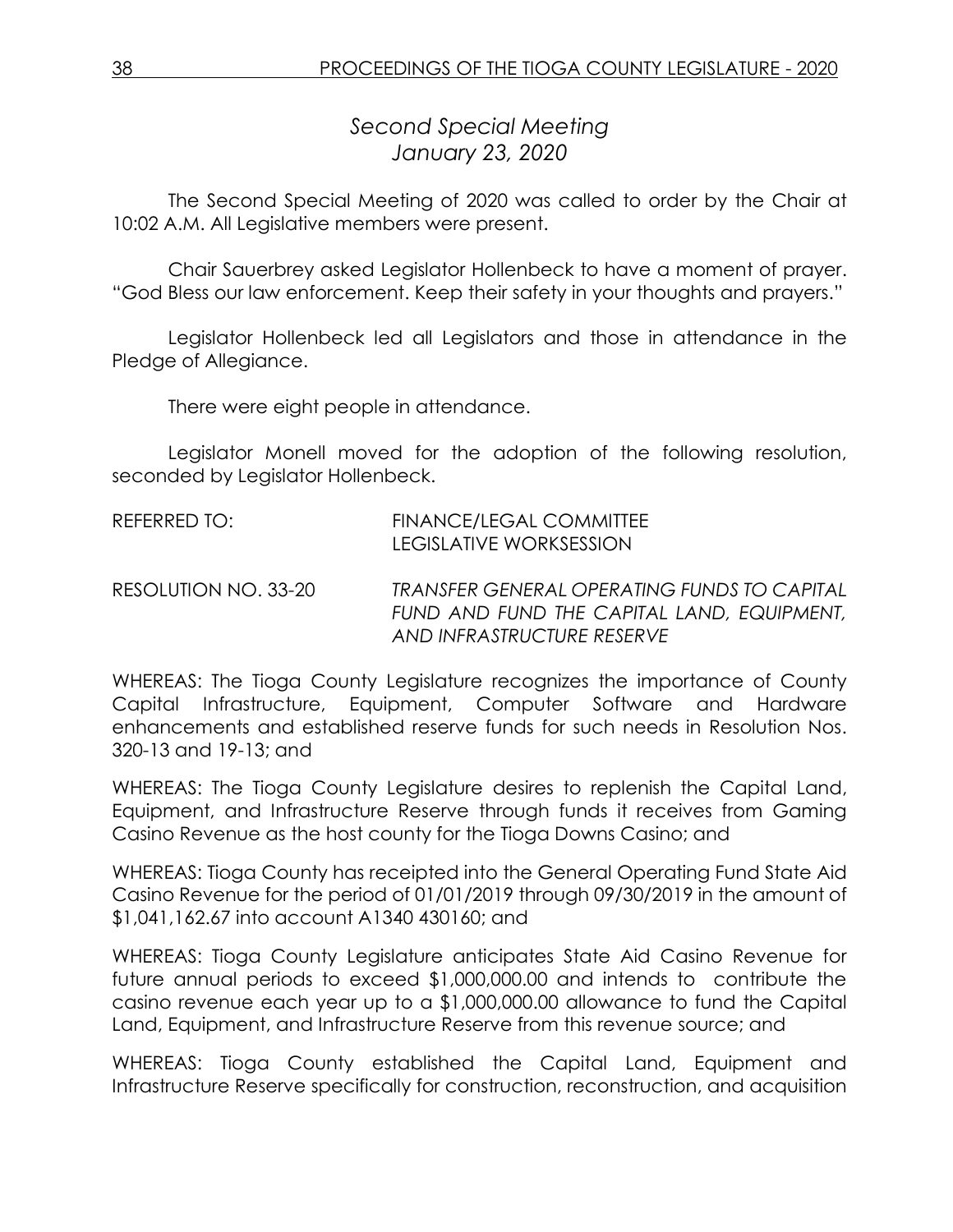for the physical public betterment or improvement under NYS General Municipal Law Section 6-c; therefore be it

RESOLVED: That the Tioga County Treasurer transfer \$1,000,000.00 from the General Operating Fund to the Capital Fund for 2019 and fund the Capital Land, Equipment and Infrastructure Reserve; and be it further

RESOLVED: That the annual transfer and funding of the Capital Land, Equipment and Infrastructure Reserve using State Aid Casino revenue is included in the yearend closing process and 2019 entries are as follows:

| FROM:<br>TO: | A1340 430160 State Aid Casino Revenue<br>A9950 593715 Transfer to Capital Fund | \$1,000,000.00<br>\$1,000,000.00 |
|--------------|--------------------------------------------------------------------------------|----------------------------------|
| FROM:<br>TO: | H1340 450310 Inter Fund Transfer<br>H387807 Capital Equipment, Land&           | \$1,000,000.00                   |
|              | Infrastructure Reserve                                                         | \$1,000,000.00                   |

## And be it further

RESOLVED: That annually the Tioga County Legislature authorizes the Treasurer to transfer State Aid Casino Revenue funds from the General Operating Fund up to the allowable \$1,000,000.00 to the Capital Fund. If State Aid Casino Revenue falls below the \$1,000,000.00 allowance, the Legislature authorizes transfer of the full amount recorded as State Aid Casino and used to fund the Capital Land, Equipment and Infrastructure Reserve into the following accounts:

- FROM: A1340 430160 State Aid Casino Revenue
- TO: A9950 593715 Transfer to Capital Fund
- FROM: H1340 450310 Inter Fund Transfer

TO: H387807 Capital Equipment, Land & Infrastructure Reserve

Legislator Sullivan spoke. "We have to purchase the new voting machines next year and, as you might recall, the last three years we set aside \$110,000 -\$120,000 to start building up the fund. The voting machines need replacement at least every ten years. The voting machines will cost the County \$360,000 in 2021 and we have saved all but \$10,000. However, knowing these machines need replacement every ten years, I recommend we set aside money from this funding source each year to support this purchase. For the voting machines alone, \$36,000 annually needs to be saved over the next ten years to support the purchase barring there is no price increase. We will need to remember this ten-year savings plan when discussing any other potential capital expenses".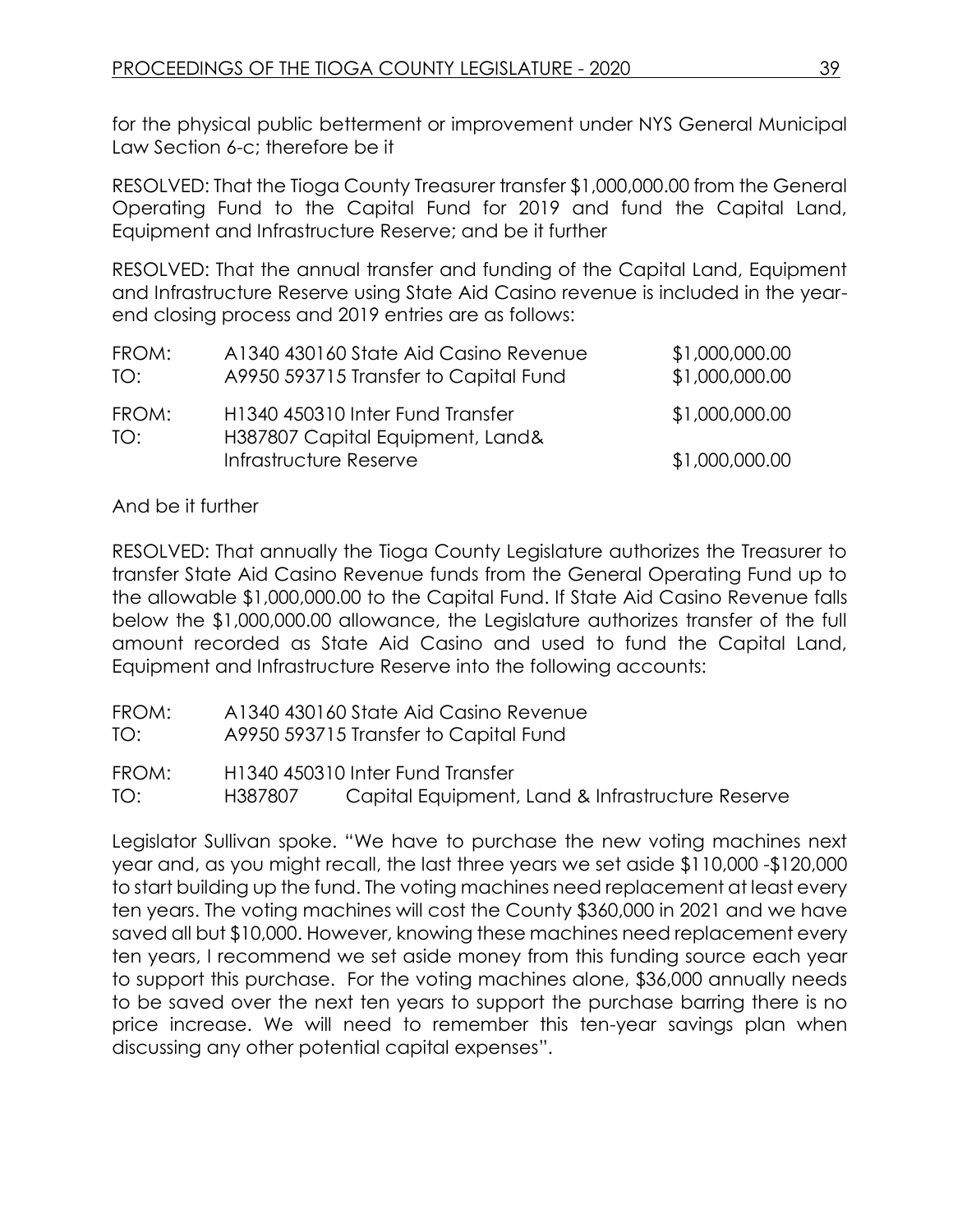Chief Accountant/Budget Officer spoke. "Any money drawn out of a reserve account usually needs a resolution. This particular reserve account is called a type reserve, so it is very generic and voting machines could fall under equipment. The other type reserve the County established in the Capital Fund is for software and hardware and potentially voting machines could be classified as some type of hardware. Designating funds annually to this type of reserve would require a separate resolution. With the casino revenue, this resolution is not designating the use of the money just that the County is funding a type reserve and that same type of reserve account can be utilized for voting machines."

## ROLL CALL VOTE

Yes – Legislators Hollenbeck, Monell, Mullen, Sauerbrey, Roberts, Standinger, Sullivan, Weston, and Balliet.

No – None.

Absent – None.

RESOLUTION ADOPTED.

Legislator Hollenbeck moved for the adoption of the following resolution, seconded by Leaislator Mullen.

| REFERRED TO: | <b>PERSONNEL COMMITTEE</b>     |
|--------------|--------------------------------|
|              | <b>LEGISLATIVE WORKSESSION</b> |

RESOLUTION NO. 34-20 *AUTHORIZE CONTRACT WITH ONEGROUP*

WHEREAS: The Tioga County Self-Insurance Plan received written notification on January 14, 2020 from UMR Risk Management, the third-party administrator handling the workers' compensation program, that our agreement will be deemed terminated February 10, 2020; and

WHEREAS: Our contract with UMR Risk Management was to run through December 31, 2021, so this was an unexpected development; and

WHEREAS: In an effort to prevent our workers' compensation claims administration transitioning to a third-party administrator that we did not select to then have to transition to another third-party administrator of our choosing at a later date; and

WHEREAS: Due to the extremely short time frame, the complexities of workers' compensation administration, and in an effort to ensure that this Request for Proposal process is handled professionally and objectively; therefore be it

RESOLVED: That the Tioga County Legislature authorizes the Chair of the Legislature to enter into a contract with ONEGROUP at a cost of \$5,000.00, subject to review by the County Attorney, for the administration of the Request for Proposal